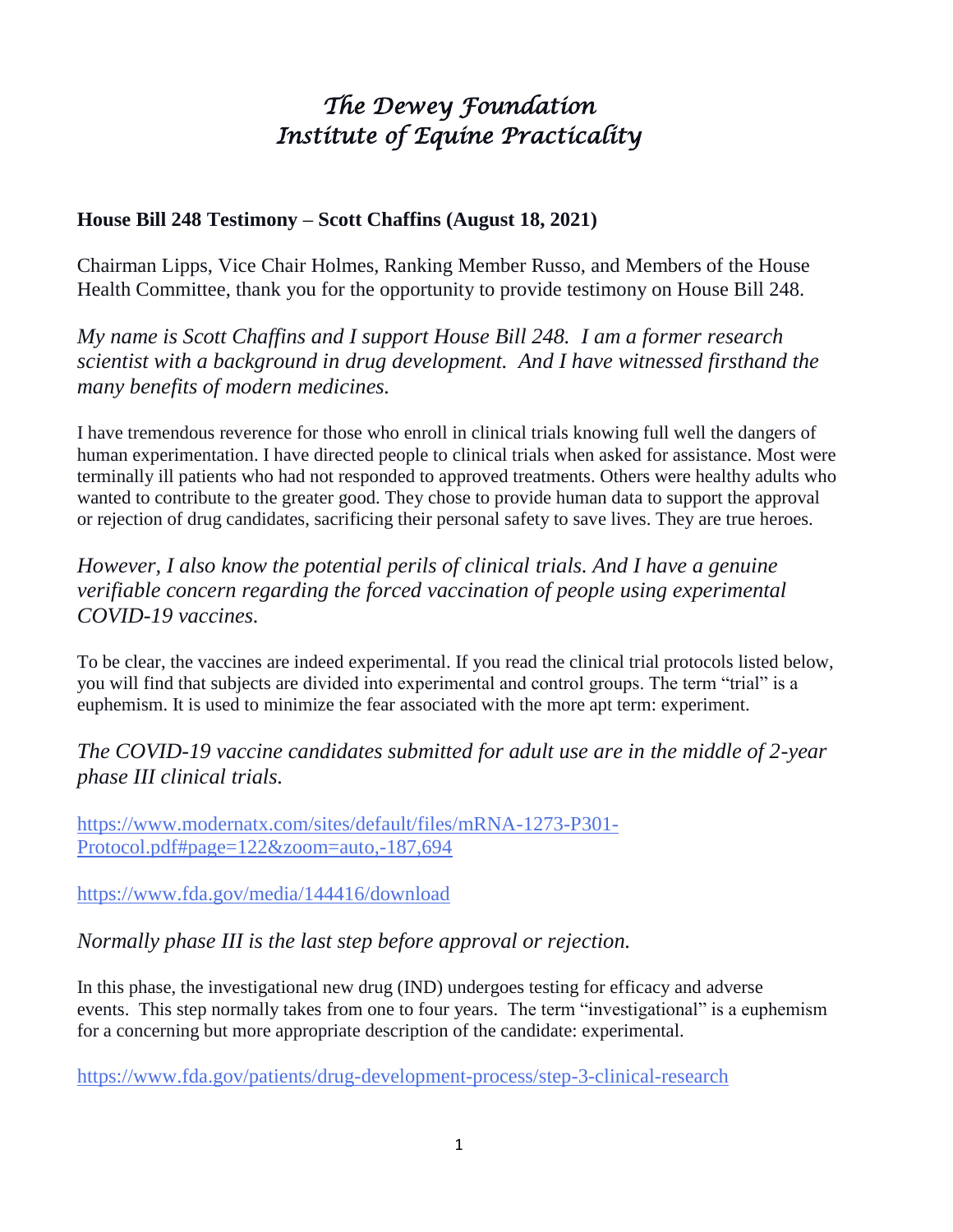*An Emergency Use Authorization (EUA) allows the use of vaccine candidates that are in earlier phases of development when there is no approved alternative treatment available.* 

*However, the FDA makes clear the requirement for informed consent and the right to refuse the vaccine.*

"FDA must ensure that **recipients of the vaccine are informed**…of the known and potential benefits and risks, **the extent to which such benefits and risks are unknown**, that they have **the option to accept or refuse the vaccine**…" [emphasis added]

[https://www.fda.gov/vaccines-blood-biologics/vaccines/emergency-use-authorization](https://www.fda.gov/vaccines-blood-biologics/vaccines/emergency-use-authorization-vaccines-explained)[vaccines-explained](https://www.fda.gov/vaccines-blood-biologics/vaccines/emergency-use-authorization-vaccines-explained)

*The COVID-19 vaccine clinical trials in adults require a 2-year follow-up for serious adverse events (SAEs) or death.*

"Safety assessments will include monitoring...SAEs from Day 1 through **Day 759** or withdrawal from the study." [emphasis added] (Page 12)

[https://www.modernatx.com/sites/default/files/mRNA-1273-P301-](https://www.modernatx.com/sites/default/files/mRNA-1273-P301-Protocol.pdf#page=122&zoom=auto,-187,694) [Protocol.pdf#page=122&zoom=auto,-187,694](https://www.modernatx.com/sites/default/files/mRNA-1273-P301-Protocol.pdf#page=122&zoom=auto,-187,694)

*The Pfizer vaccine study in subjects ages 16 and over has the same requirement. (Page 15)*

<https://www.fda.gov/media/144416/download>

*Children ages 6 months to 11 years only require a 1-year monitoring period in the Moderna clinical trial and just 6 months in the Pfizer clinical trial.*

[https://www.clinicaltrials.gov/ct2/show/NCT04649151?term=vaccine%2C+children&cond=c](https://www.clinicaltrials.gov/ct2/show/NCT04649151?term=vaccine%2C+children&cond=coronavirus&cntry=US&draw=2) [oronavirus&cntry=US&draw=2](https://www.clinicaltrials.gov/ct2/show/NCT04649151?term=vaccine%2C+children&cond=coronavirus&cntry=US&draw=2)

<https://clinicaltrials.gov/ct2/show/NCT04796896?term=NCT04796896&rank=1>

*The COVID-19 clinical trials using our children as subjects will be completed before the corresponding studies in adults. The FDA has allowed researchers to submit the most misguided and dangerous experimental designs in its 115-year history. And our children will suffer the consequences.*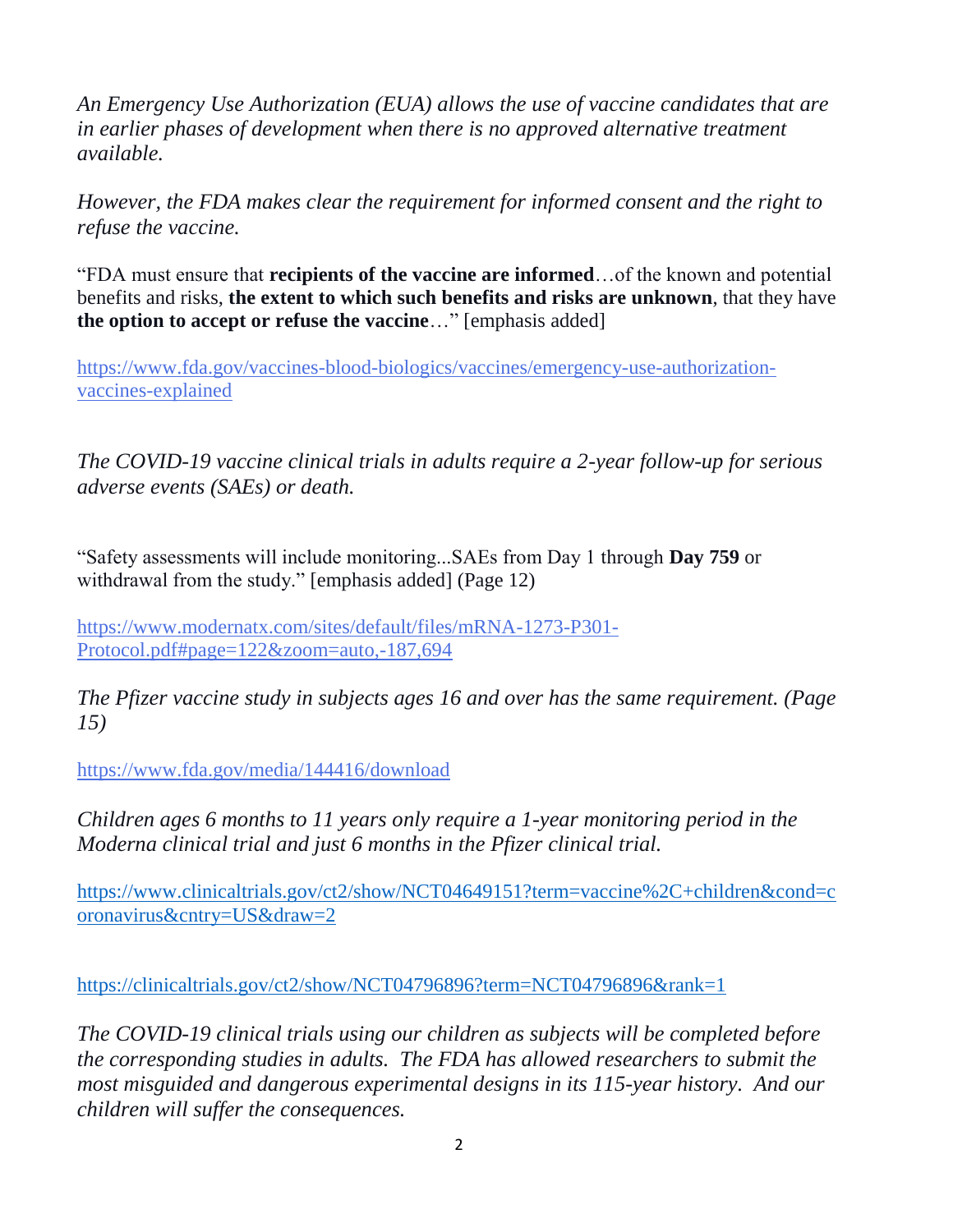"Previously, approval of a product for pediatric use used to take approximately **nine years**  *after* **approval of a product for adult use."** [emphasis added]

[https://coronavirus.jhu.edu/vaccines/report/covid-19-vaccines-for-children-aspiring-towards](https://coronavirus.jhu.edu/vaccines/report/covid-19-vaccines-for-children-aspiring-towards-a-safer-world)[a-safer-world](https://coronavirus.jhu.edu/vaccines/report/covid-19-vaccines-for-children-aspiring-towards-a-safer-world)

*Some will deflect from the truth by pointing to the sheer volume of jabs as evidence of safety. But quantity is no substitute for quality in time-dependent studies.* 

The FDA cannot divine the future. Only the year 2022 will tell if the COVID-19 vaccines are truly safe for use in adults.

*But the FDA is likely to bow to the CDC and abdicate what was once their exclusive domain.* 

Our elected officials and experts are stating that the FDA is likely to approve the COVID-19 vaccines for adult use in the fall.

*If the FDA permits this, it will be the largest protocol deviation since the establishment of the Food and Drugs Act of 1906. And it will mark a return to the quackery of patent medicines.*

*The primary stated goal of vaccine mandates is the prevention of disease spread.* 

This is especially true in settings where we have the potential to expose the vulnerable.

*It is a noble but misguided effort.*

*Neither the FDA nor the CDC state that the vaccines have been proven to prevent disease spread among the vaccinated. In fact, the CDC made this admission to our healthcare teams in January.*

"Explain that we don't yet know if the vaccine reduces transmission of SARS-CoV-2."

[https://www.cdc.gov/vaccines/covid-19/downloads/VaccinateWConfidence-](https://www.cdc.gov/vaccines/covid-19/downloads/VaccinateWConfidence-TipsForHCTeams_508.pdf?fbclid=IwAR2v7CacadVLtUHo5dGHnup3Cri-kUJru_zN4imwO3eZz4tcIO1xXYVo8SI)[TipsForHCTeams\\_508.pdf?fbclid=IwAR2v7CacadVLtUHo5dGHnup3Cri](https://www.cdc.gov/vaccines/covid-19/downloads/VaccinateWConfidence-TipsForHCTeams_508.pdf?fbclid=IwAR2v7CacadVLtUHo5dGHnup3Cri-kUJru_zN4imwO3eZz4tcIO1xXYVo8SI)[kUJru\\_zN4imwO3eZz4tcIO1xXYVo8SI](https://www.cdc.gov/vaccines/covid-19/downloads/VaccinateWConfidence-TipsForHCTeams_508.pdf?fbclid=IwAR2v7CacadVLtUHo5dGHnup3Cri-kUJru_zN4imwO3eZz4tcIO1xXYVo8SI)